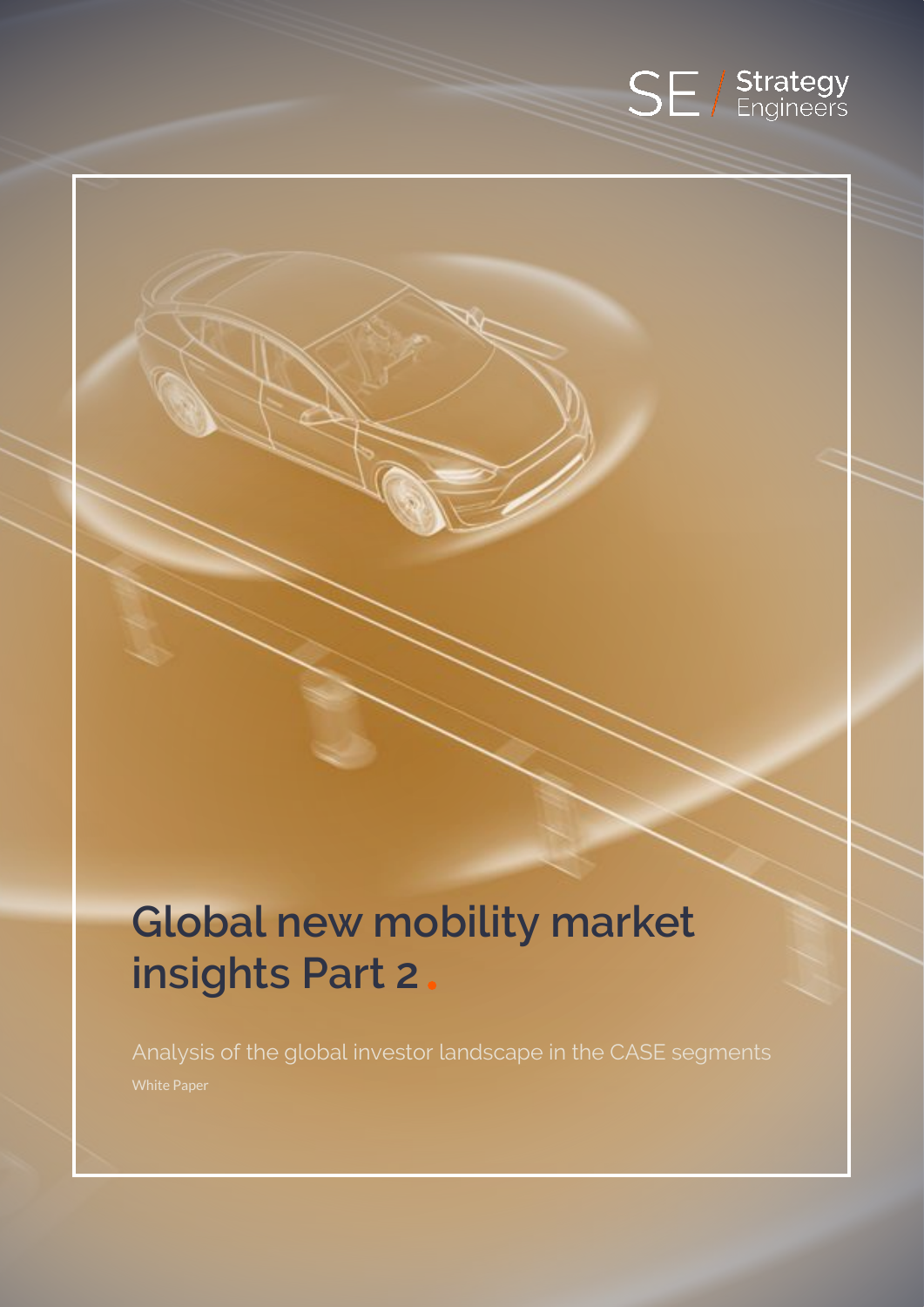# **Giving substance to reality**.

### **Authors**

Dr. Oliver Spreitzer Dr. Alexander Benes Tobias Schreck Tobias Gallenberger

**Version 1** Munich, November 2020 © Strategy Engineers GmbH & CO. KG 2020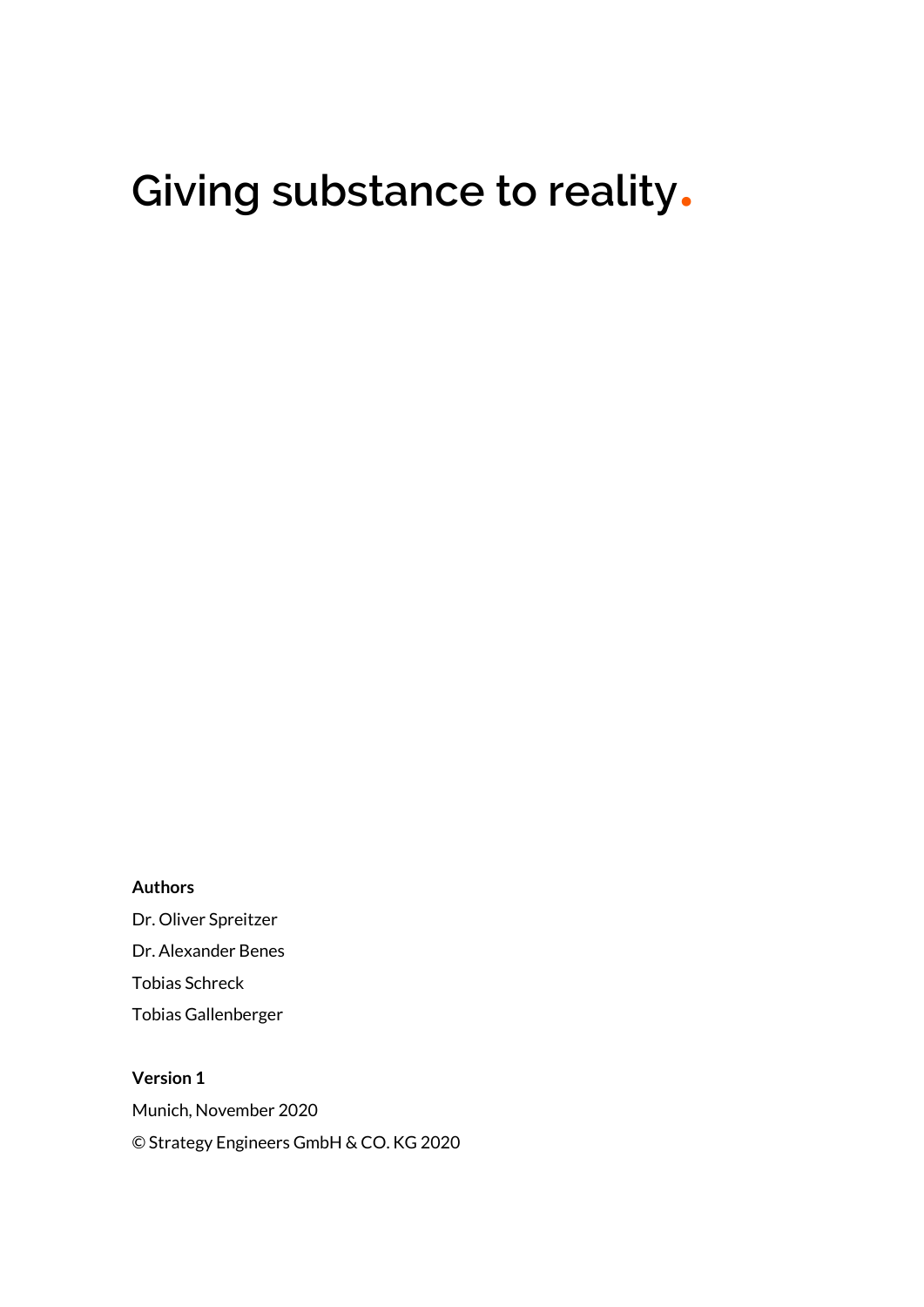

### **Management Summary**

In part 1 of our study on the Global New Mobility Market, we have concluded that out of the \$ 163 bn cumulated global investments into CASE segments (**C**onnectivity, **A**utonomous driving, **S**mart mobility, **E**lectrification), only 13 % of investments originate from Europe and a mere 3 % flow into European CASE start-ups. This clearly is a worrying development given the long-term perspectives of Europe as a leading region for automotive and new mobility players.

In this second part of our study, we investigate which types of investors in which regions drive CASE investments:

- With 38 % Corporate Venture Capital companies (CVCs) are the biggest investor group, followed by Venture Capital firms (VCs) (35 %) – amongst CVCs, non-automotive CVCs invest substantially more than automotive CVCs
- In **Asia / China,** CVCs play an even greater role covering almost 50 % of all investments; key investment area is Smart Mobility (64 %) with 73 % of funding staying in Asia
- In **North America,** VCs are the biggest investor group with almost 50 %; Smart Mobility is a key investment area (66 %); autonomous driving receives "only" 13 % but is the largest absolute investment area of all major regions; 78 % of funding stay in North America
- In **Europe** automotive CVCs are the biggest investor group with 34 %; Smart Mobility (45 %) and autonomous driving (30 %) as key investment areas; only 13 % of European investments stay in Europe
- The only investor type where **Europe** invests at comparable levels to Asia and North America is automotive CVCs, on all other investor types Europe is falling substantially short
- Accordingly, amongst the **top 10 investors** there is only one European company (Volkswagen), one American (GM), three Chinese and five from the rest of Asia

Summarizing, the future of modern mobility is clearly in the hands of North American and Asian investors. Whilst VCs are the largest investor type in NA, CVCs play the dominating role in Asia.

Europe is somehow competitive in terms of automotive CVC investments but drastically falls short on all other investor types. Hence, Europe has manoeuvred into a backseat position, not only on the investor side but also amongst new mobility players.

 $\overline{\phantom{a}}$ 

 $\bigcirc$ 

 $\bigcirc$ 

 $\bigcirc$ 

 $\bullet$ 

 $\bullet$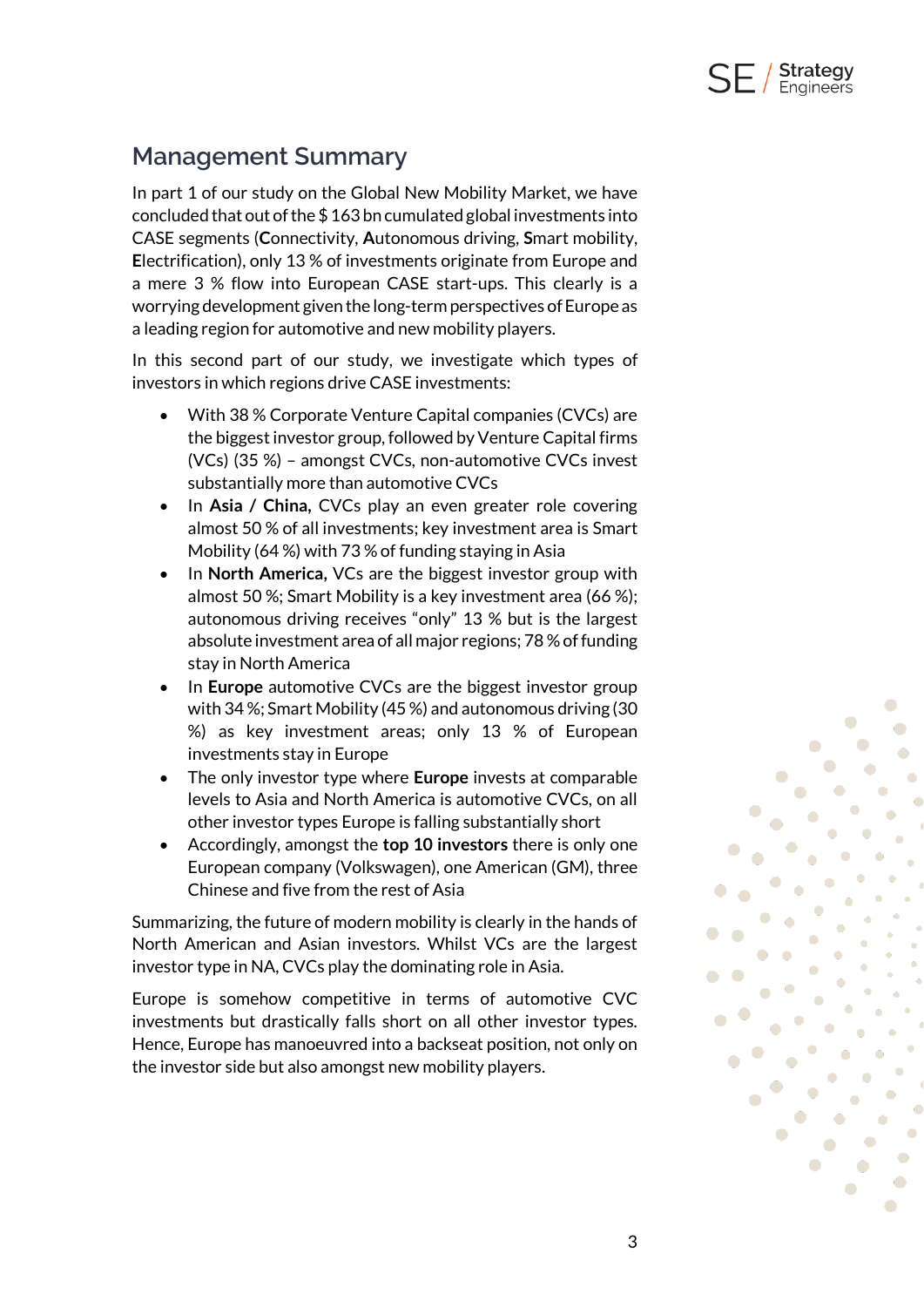### **Introduction**

As a specialized consulting firm in the automotive industry, we regularly provide our customers with newest insights on future trends and developments within the mobility sector. In Part 1 of "Global new mobility market insights" (May 2020), we focussed on the functional and regional destination of funding in the CASE (**C**onnectivity, **A**utonomous driving, **S**mart mobility, **E**lectrification) mobility trends, yielding the following key takeaways:

- **\$163 bn** have been **invested** in **CASE segments** since 2010
- **Asian/Chinese** and **North American** start-ups have received **95 % of all funds,** while Europe only received 3 %
- Funding has been concentrated on very few leading players: **31 CASE start-up companies have received 80% of all funding**; the top 10 highest funded companies account for 60 % of all funding
- Among the top 10 start-up companies **four** are based **in North America** and **six in Asia / China**

In the scope of Part 2 of our analysis we detail our view on start-up investments by looking at the origin of funding from an investor type as well as regional point of view covering the following topics:

- Global investor types and investment behaviours
- Regional investor types and investment behaviours
	- Deep dive Asia/China
	- Deep dive North America
	- Deep dive Europe
- Top CASE investors

We hope that the insights into the CASE investor landscape will help to broaden the view on new mobility trends and support you in driving your business forward.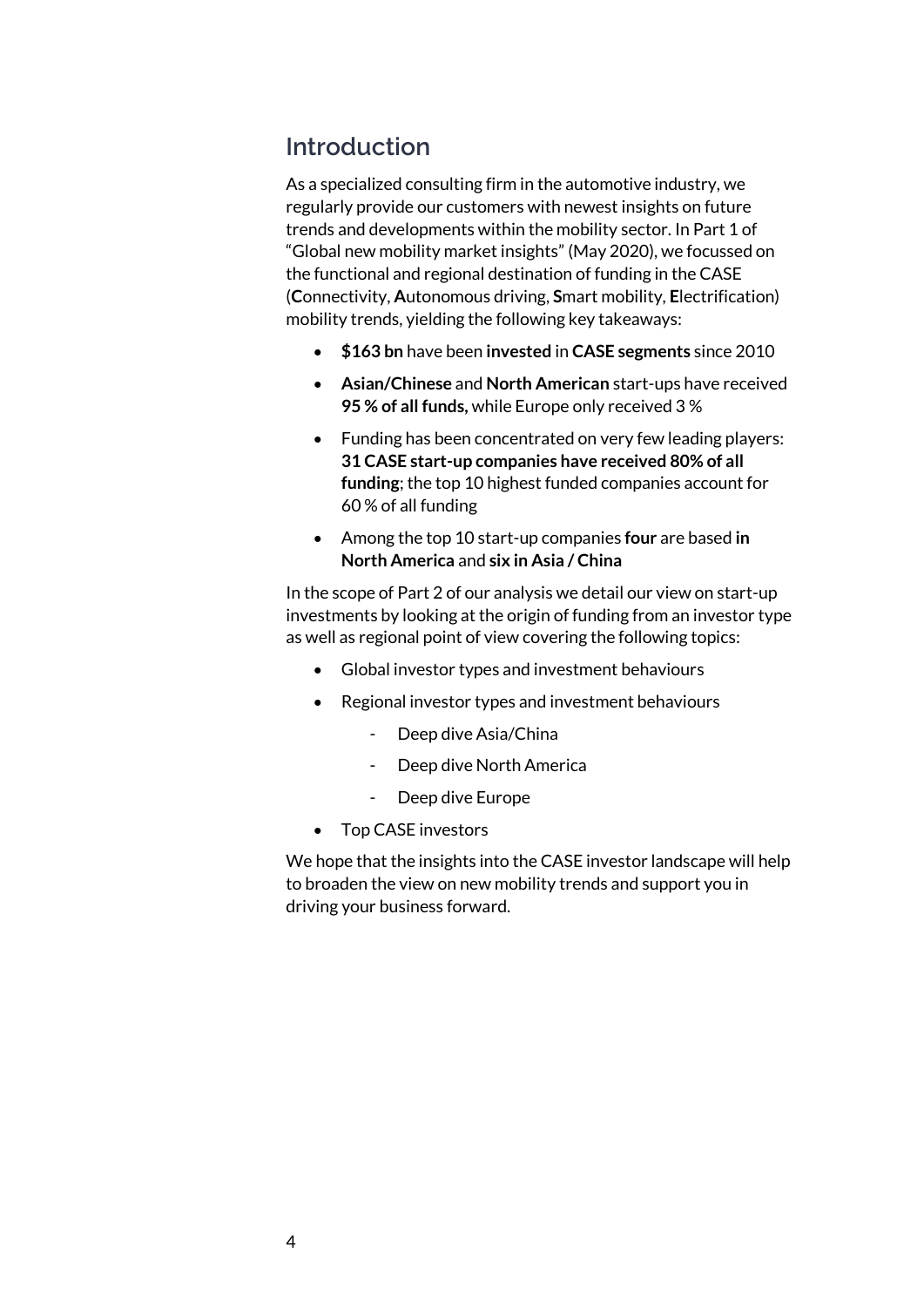

### **1. Global investor types and investment behaviours**

In the following we distinguish between the following investor types, who have invested into CASE:

- Corporate Venture Capital companies (CVC) part of automotive ("automotive CVCs") and non-automotive ("nonautomotive CVCs") corporations
- Private Equity (PE) firms
- Investment Banks (IB)
- Venture Capital companies (VC)

Over the past decade a total of US\$  $163bn<sup>1</sup>$  of cumulative investments has flown into start-ups within the CASE segments. The largest share with 38 % originate from corporate venture capital companies (CVCs), which are subdivided into automotive (13 %) and non-automotive CVCs (25 %). The investments by venture capital companies (VCs) have the second largest share with 35% (s. Figure 1).

38 %

of investments are executed by CVCs



Figure 1: Share of investor types having invested into CASE segments from 2010 to 2019 (Source: Strategy Engineers, Crunchbase)

Global investments of all investor types are mainly focused on the Smart Mobility cluster, which receives 63 % of the worldwide investments into CASE (s. figure 2). Only automotive CVCs are investing mainly (48 % of total automotive CVC investments) into a cluster different from Smart Mobility (Autonomous Driving).

With 22 % Electrification is the CASE segment with the second highest overall investments. The main investors for electrification are VCs (25 % of total VC investments) and non-automotive CVCs

<sup>1</sup> Out of \$163 bn, the investor type is only known for \$128 bn. For the unknown investors a similar distribution of investor types is assumed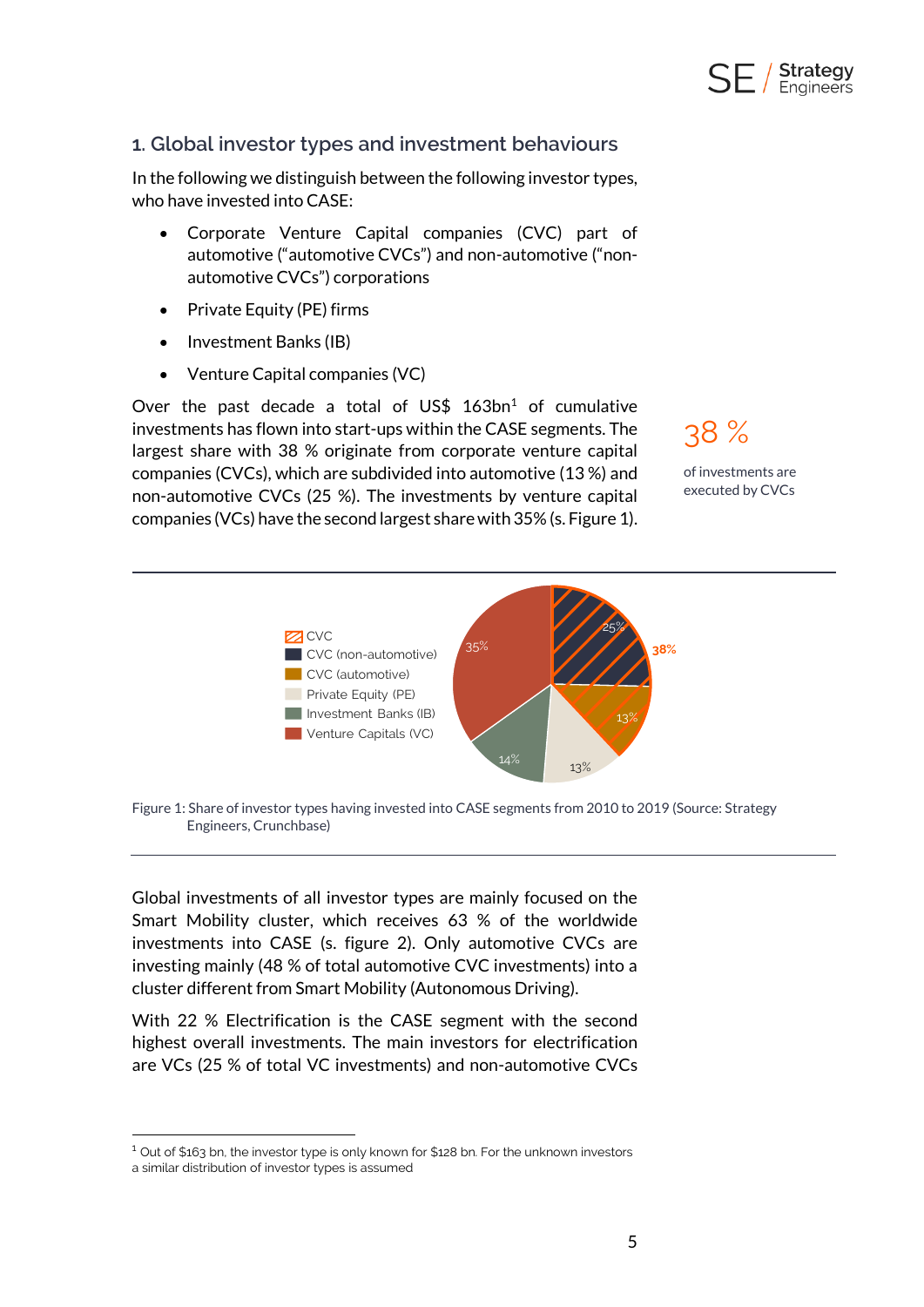(28 % of total non-automotive CVCs investments). The smallest cluster is connectivity with only 3 % of the total funding.



Figure 2: Investment flows from global investors into CASE segments by investor type (Source: Strategy Engineers, Crunchbase)

In terms of regional destinations Asia and North America have received 96 % of all funding. While for North America VCs are the most important investors, in Asia / China the share of investments is split between VC, IBs and non-automotive CVCs (see Figure 3).



Figure 3: Investment flows from global investors to major regions by investor type (Source: Strategy Engineers, Crunchbase)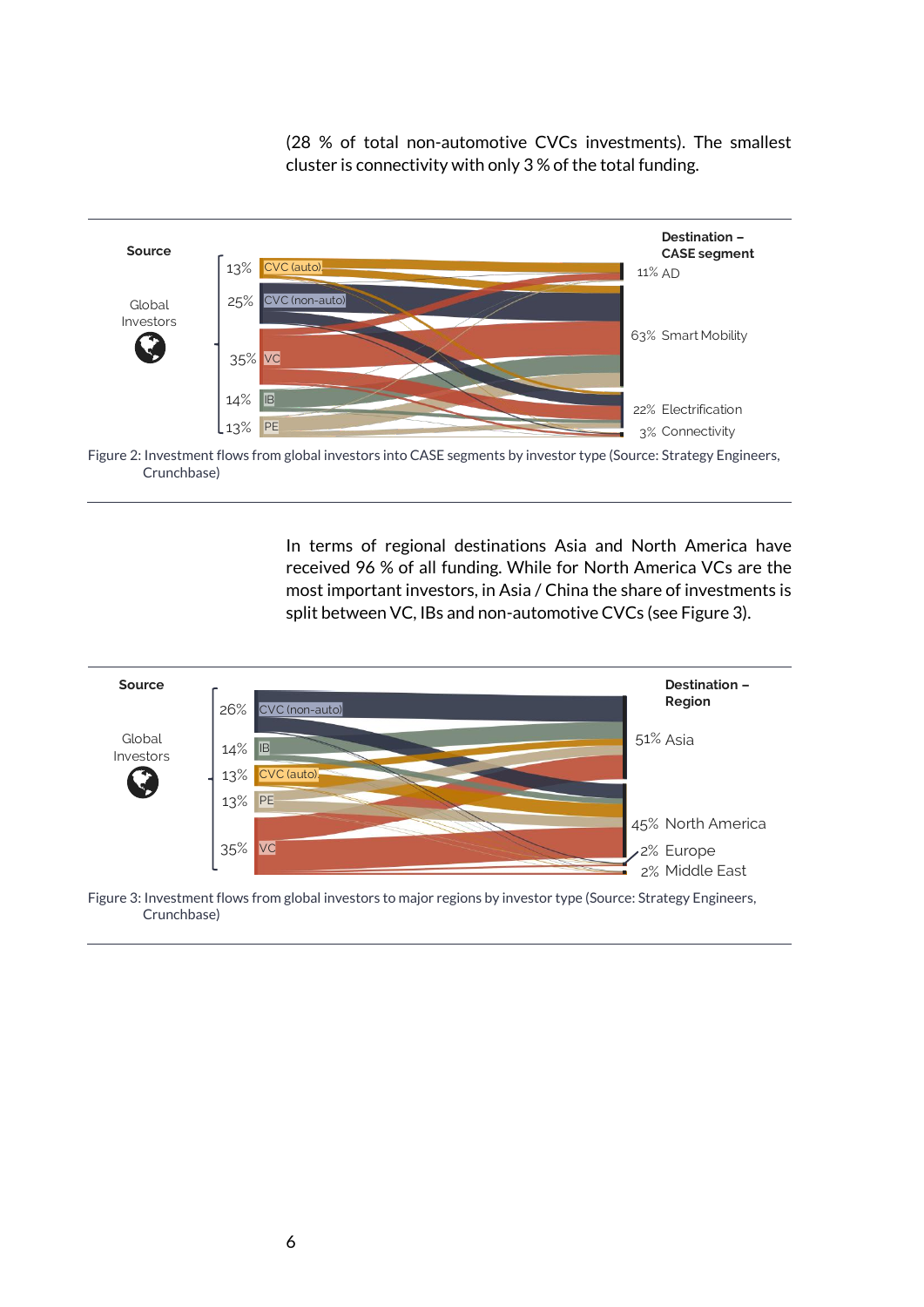

### **Regional investor types and investment behaviours**

Combined, North American and Asian investors amount to 84 % share of worldwide investments. Thereof Asian investors have the largest investments with \$67 bn of which the largest contribution is non-automotive CVCs with \$23.2 bn.



Figure 4: Cumulated (absolute and relative) CASE investments by investor types and by regions (Source: Strategy Engineers, Crunchbase)

In Asia and Europe CVCs are the lead investors covering a total of 46 % and 44 % respectively. However, while in Europe the share of automotive CVCs is 3.5 times larger than the one of non-automotive CVCs, this picture is reversed in Asia. In North America VCs are the main investors with a share of 45 % vs. 25 % from CVCs.

The overall investment volume of Asian and North American investors exceeds the total European investment volume by a factor of 6 and 3 respectively. Only for European automotive CVCs investment levels are somehow comparable to North America and Asia/China (EU \$3.4 bn, NA \$4.7 bn / Asia \$7.7 bn – see Figure 5).

## 7 times higher

investments by Asian compared to European investors



Figure 5: Cumulated absolute CASE investments by investor type and by regions (Source: Strategy Engineers, Crunchbase)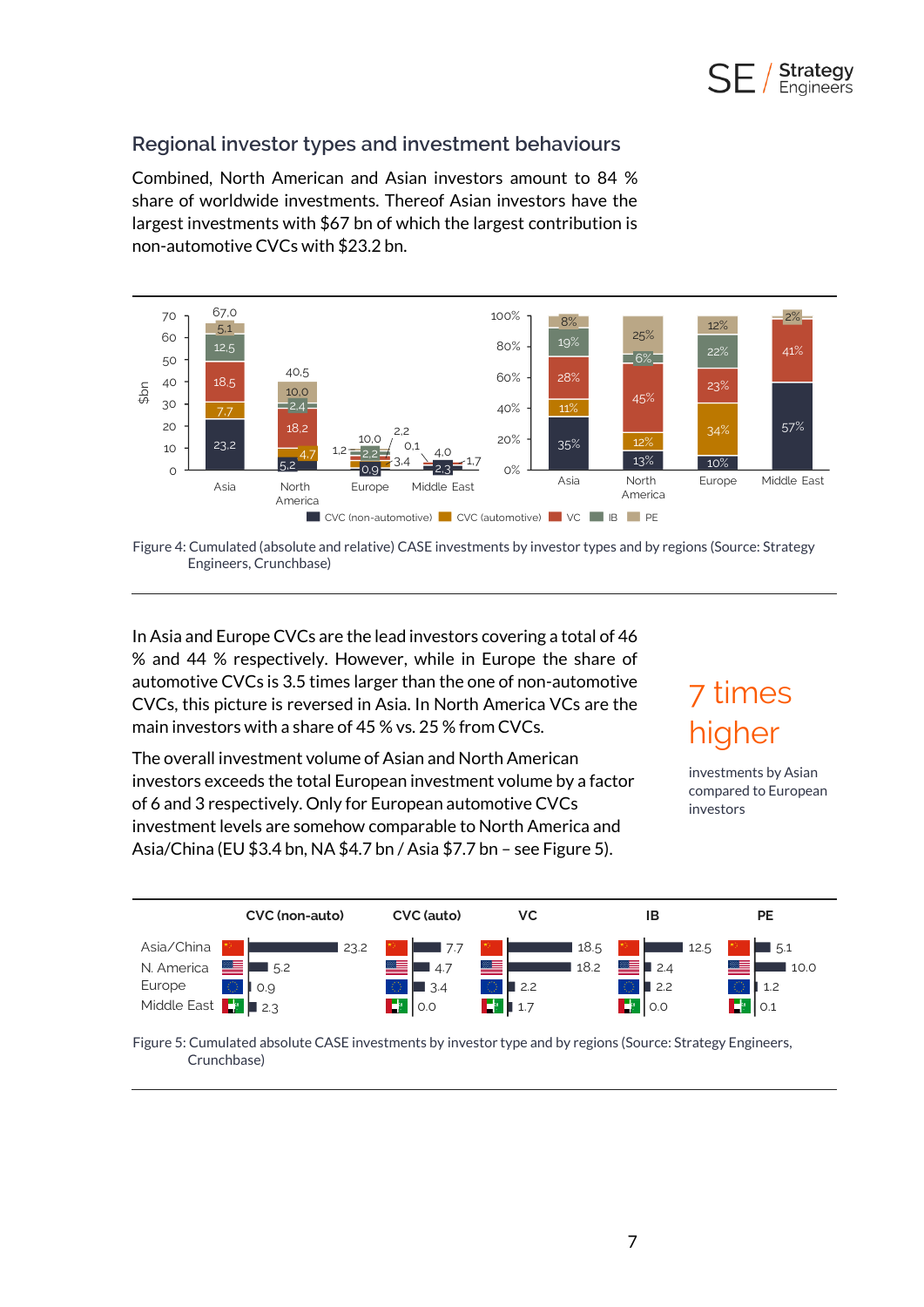### **Deep dive: Asia/China**

In Asia/China all investor types heavily fund the Smart Mobility segment (64 %), while the Connectivity segment (2 %) and the Autonomous Driving segment (8 %) receive lower investments. Electrification is the second highest-funded segment, which is especially endorsed by VCs and non-automotive CVCs. Automotive CVCs in Asia/China invest mainly in Smart Mobility and AD.



Figure 6: Investment flows from Chinese investors into CASE segments by investor type (Source: Strategy Engineers, Crunchbase)

\$7.3 bn

invested to North America by Chinese non-automotive CVC Asian investors invest 73 % into their own market and 25 % into the North American market. The foreign investments into North America are mainly attributed to non-automotive CVCs with a total of \$7.3 bn mainly into Electrification (51 %) and Smart Mobility (46 %). The second largest investment into North America is conducted by Asian VCs with a total of \$5.5 bn mainly in the Autonomous Driving (45 %) and Smart Mobility (50 %) segment. Investments of Automotive CVCs in North America (\$2.7 bn) focus on Autonomous Driving (68 %) and Smart Mobility (21 %).



Figure 7: Investment flows from Chinese investors to major regions by investor type (Source: Strategy Engineers, Crunchbase)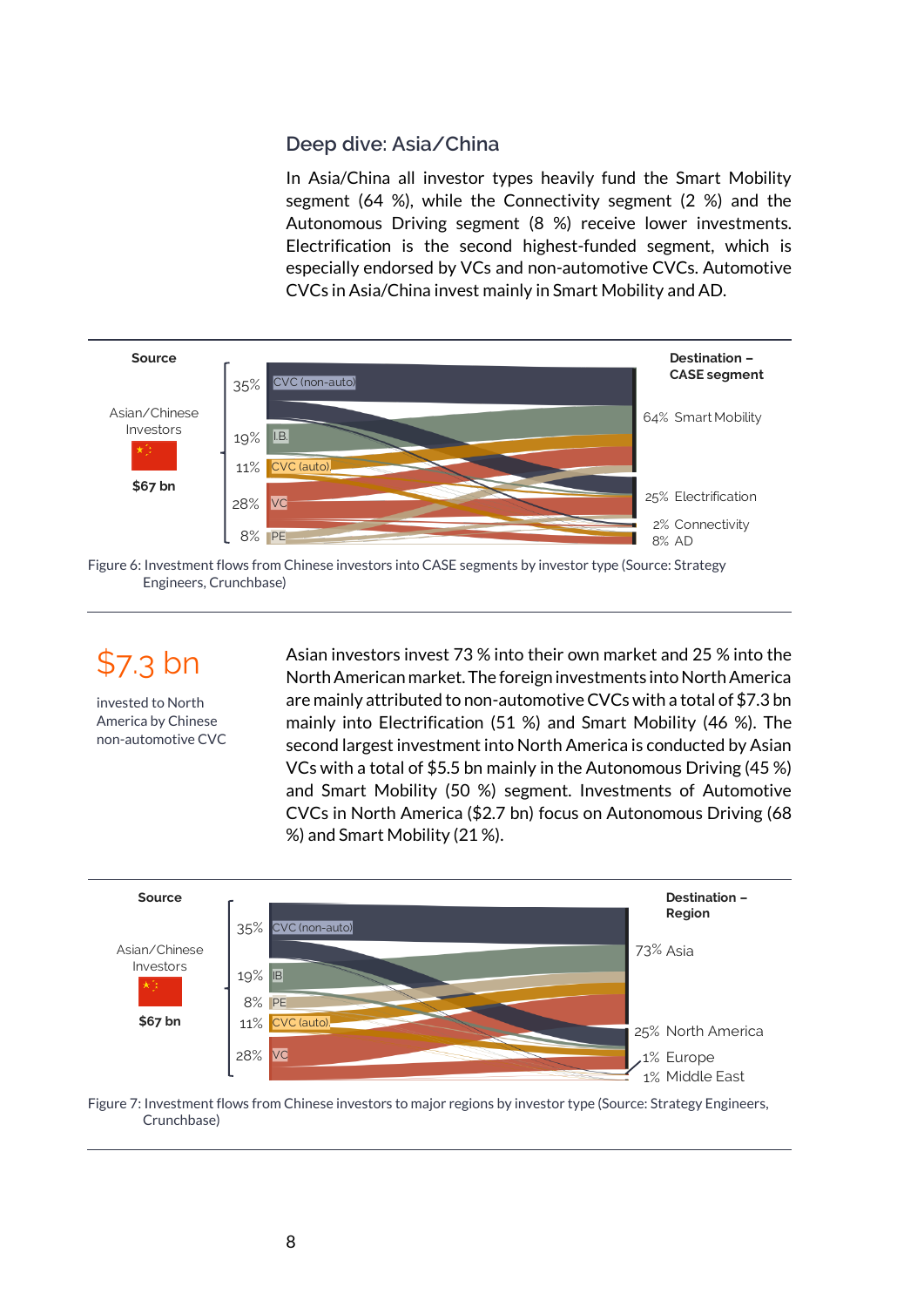

### **Deep dive: North America**

Similar to Asian investors, North American investors strongly fund the Smart Mobility segment (66 %), while the electrification segment is of lower priority (18 %). Especially VCs and PE investors, which stand for 70 % of the overall investment volume invest heavily in Smart Mobility. Automotive CVCs in North America focus strongly on the Autonomous Driving segment investing over 80 %, while providing the remaining investment volume to the Electrification segment.



Figure 8: Investment flows from North American investors into CASE segments by investor type (Source: Strategy Engineers, Crunchbase)

With 78 % North American investors focus on their home market, while allocating 18% to Asian companies. Thereof VCs (45 %) provide the largest funding, followed by PEs (25%) and CVCs (25 %). While non-automotive CVCs, VCs and PEs all invest in Asia with similar shares automotive CVCs and IBs almost exclusively invest in their home market.

78 % investments in home

market by North American investors



Figure 9: Investment flows from North American investors to major regions by investor type (Source: Strategy Engineers, Crunchbase)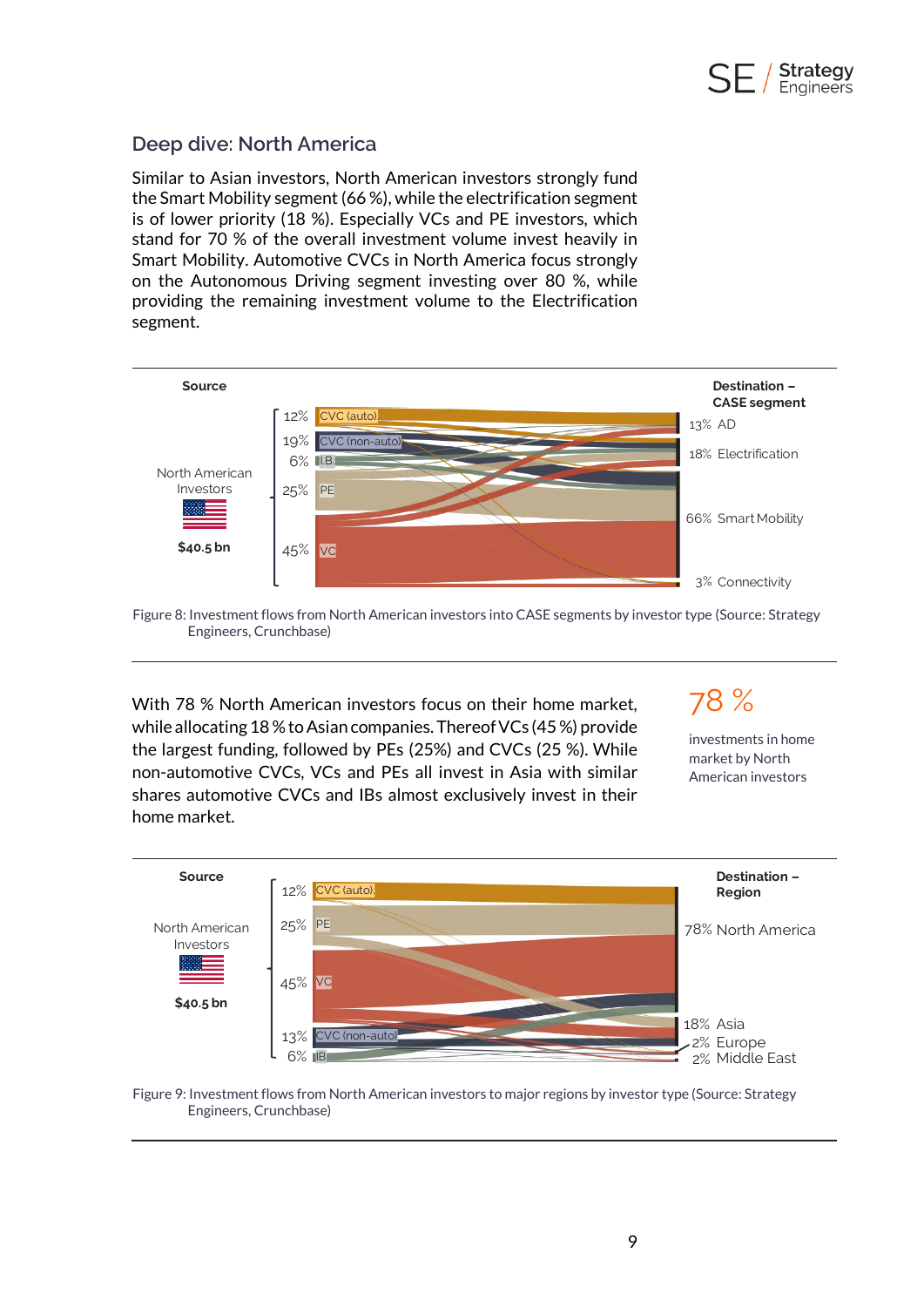### **Deep dive: Europe**

In the European investor landscape automotive CVCs constitute the largest share of the investment volume with 34 %, mainly dedicated to AD (30 % of European investments). Electrification is rather underfunded in Europe which most likely is driven by the fact that substantial investments in this area are used internally in R&D activities.



Figure 10: Investment flows from European investors into CASE segments by investor type (Source: Strategy Engineers, Crunchbase)

## 90 %

of European automotive CVC investments in North America are in Autonomous Driving

As opposed to Asian and North American investors, who invest ~75 % in the regions where they are based, European investors only invest 13 % into Europe. 50 % of all European investments flow to North America with the major share originating from automotive CVCs. Out of the \$2.9 bn, which are invested in North America by automotive CVC 90 % are dedicated to Autonomous Driving. European IBs split their investment between North America, Asia and Africa. Investments of European investors in Europe are mainly driven by VCs and to a smaller extent by PEs.



Figure 11: Investment flows from European investors to major regions by investor type (Source: Strategy Engineers, Crunchbase)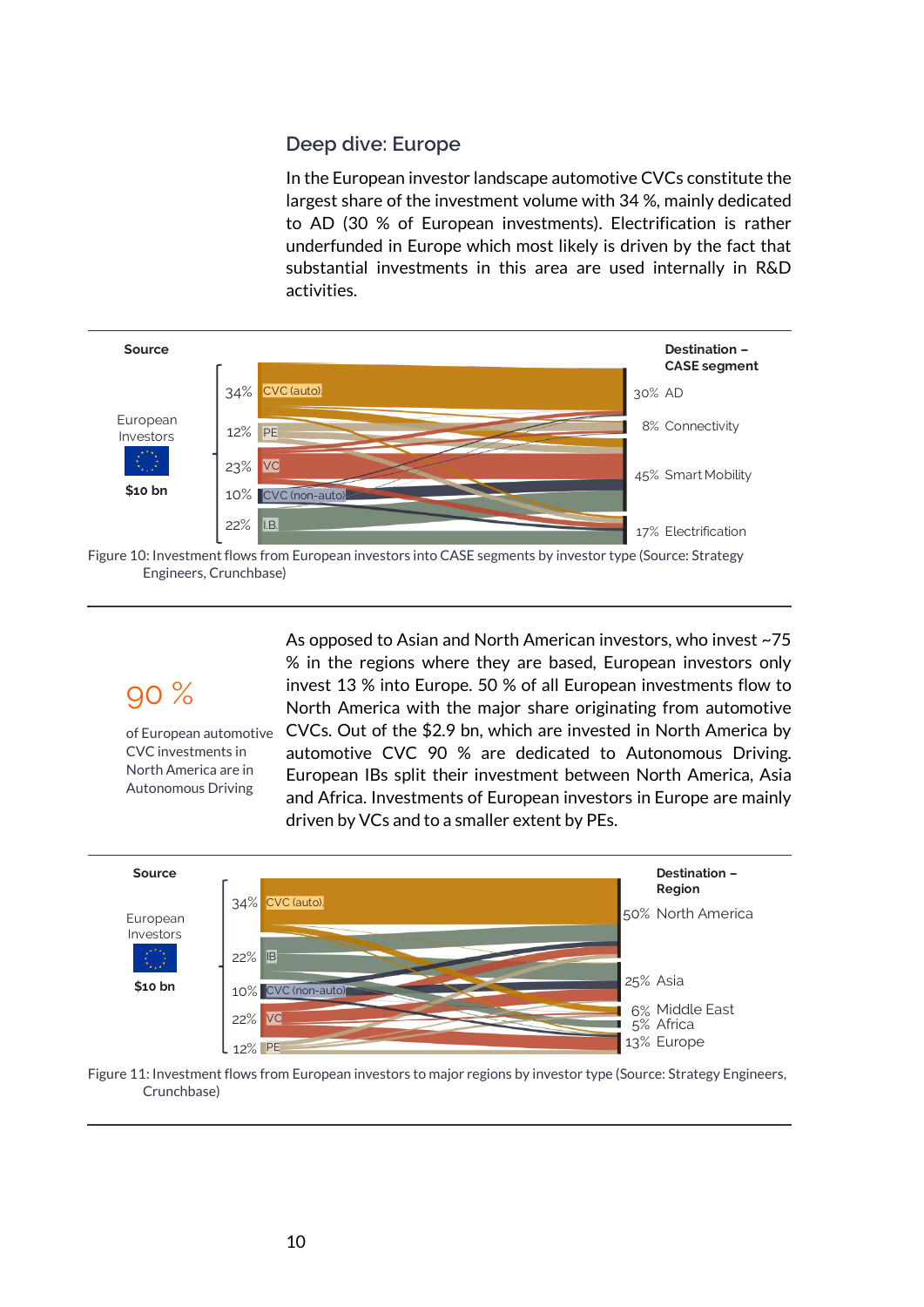

### **Investment landscape and top investors**

80 % of global CASE investments were carried out by 159 investors, hence, the investor landscape is not as concentrated as for the receiving companies (80 % of all start-up funding is allocated to 31 companies).

The top 10 investors account for 26 % of total investments allocating \$36 bn to start-up companies. The TOP 10 investors are evenly split between VCs, IBs and CVCs (non-automotive and automotive) while no PE firm can be found among the top investors.

The share of investments of the TOP 10 investors into the different CASE segments shows a deviation from the global picture: While Smart Mobility is also key investment focus, Autonomous Driving has the second largest share with 20 %.



Figure 12: Shares of investor types for TOP 10 investors and their investment focus in the four CASE segments (Source: Strategy Engineers, Crunchbase)

Looking at the investors with investments above \$1.4 bn the dominance of Asian investors becomes apparent. Out of 17 investors, eleven are based in Asia (seven in China and four in Japan), three in North America, two in the middle East and only one in Europe.

11 of 17

TOP investors are based in Asia



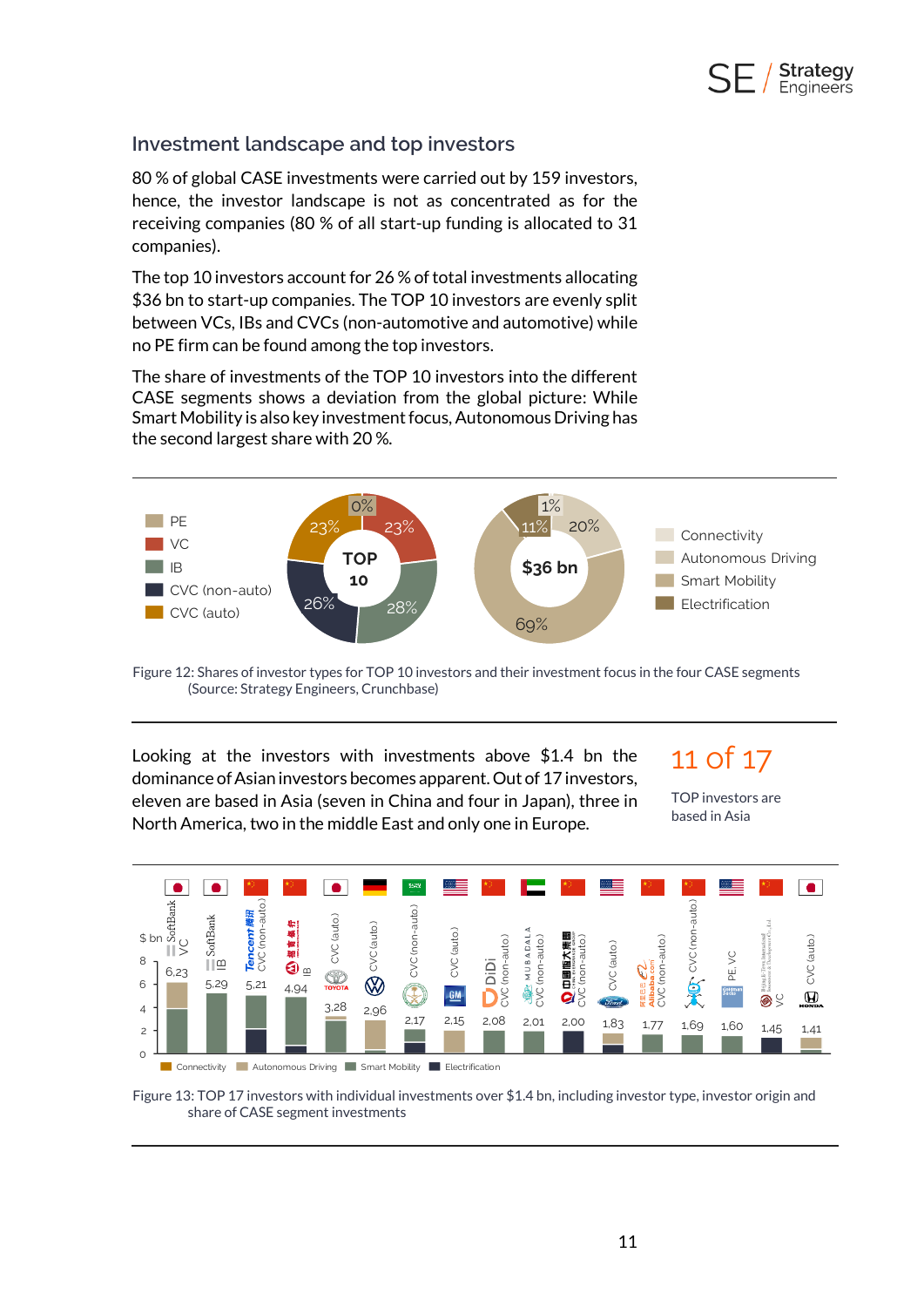The fact that only one European investor (Volkswagen) is among the leading CASE investors confirms that there is a substantial need for increased engagement in new mobility trends from the European investor side.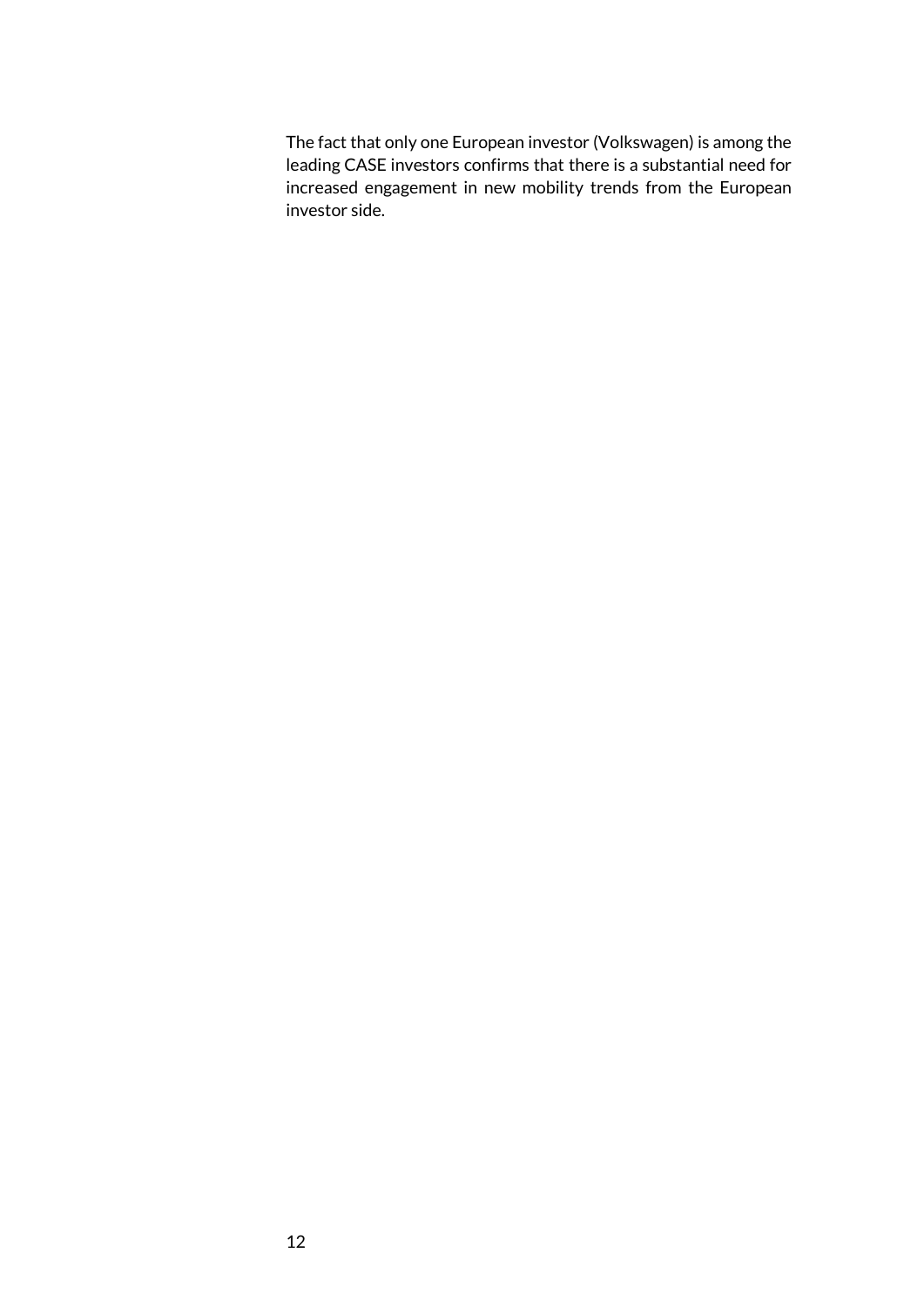### **The authors**



### Dr. Oliver Spreitzer

#### Partner

Dr. Oliver Spreitzer is based in the SE Hamburg office and has more than 20 years of experience as management consultant and line manager in executive positions. He is focused on growth & technology strategies, innovation management & operations in the automotive, aerospace & machine building industry.

E-Mail[: ods@strategyengineers.com](mailto:ods@strategyengineers.com)



### Dr. Alexander Benes

### Associate

Dr. Alexander Benes is an Associate based in the SE Munich office. He studied Material Science at the Technical University of Darmstadt and earned his doctorate in the field of fuel and electrolysis cells. His primary focus is on research and development as well as electrification.

E-Mail[: agb@strategyengineers.com](mailto:agb@strategyengineers.com)



#### Tobias Schreck

### Senior Consultant

Tobias Schreck is based in the SE Munich office. He graduated from Technical University of Munich with a master's degree in Mechanical Engineering. He is focused on product development & operations in the automotive industry & researches on Data Science, Electrification & Smart Mobility.

E-Mail[: trs@strategyengineers.com](mailto:trs@strategyengineers.com)



Tobias Gallenberger

#### **Consultant**

Tobias Gallenberger is based in the SE Munich office. He graduated from Technical University of Munich with a bachelor's degree in Engineering Science. His focus is on Data Analytics in Business Intelligence and innovative automotive technologies.

E-Mail[: tga@strategyengineers.com](mailto:tga@strategyengineers.com)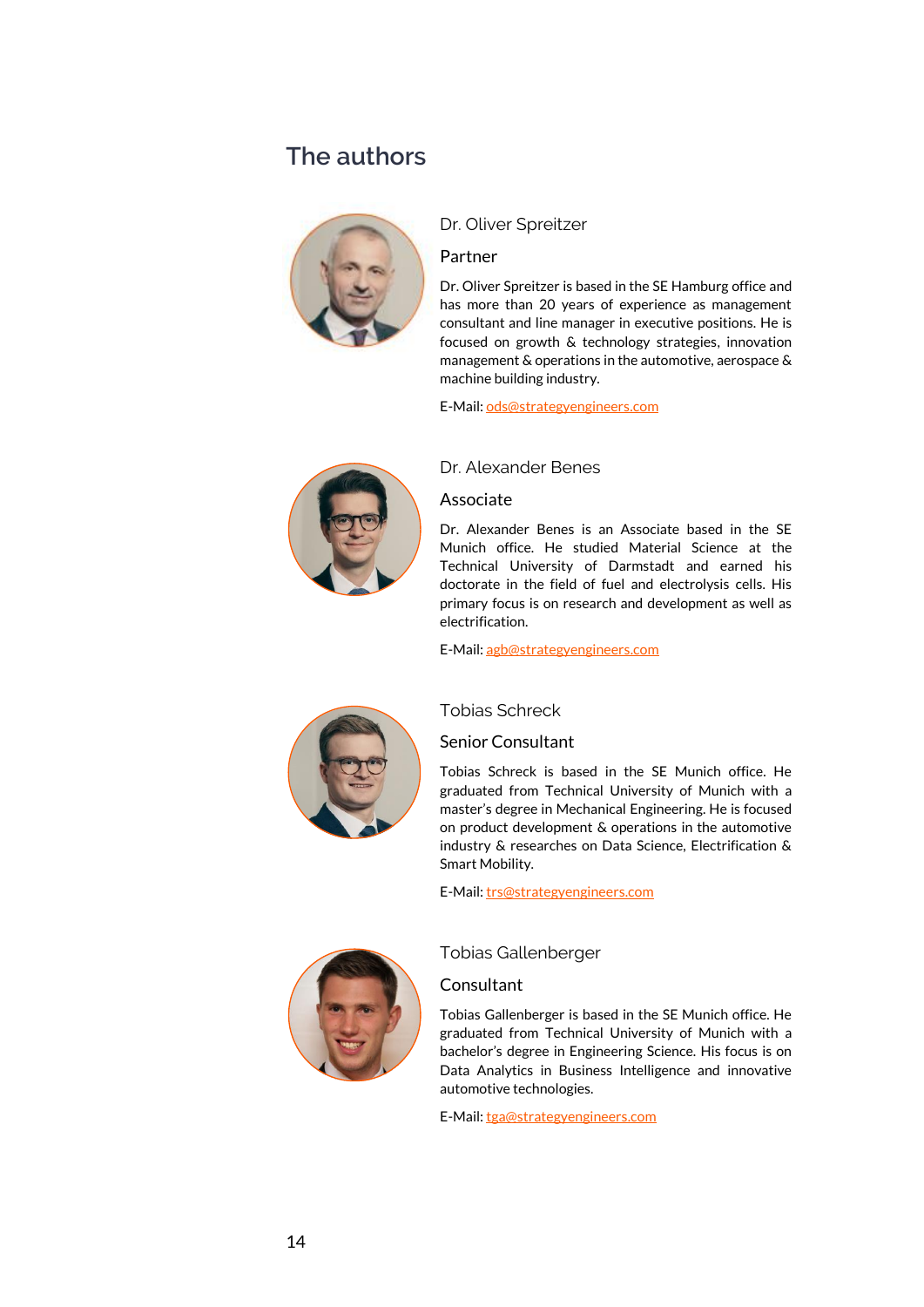

### **About SE / Strategy Engineers**

Giving substance to reality: We believe that you have a near limitless, yet untapped, potential for excellence. Our vision is to help you realise what you're capable of. We aim to bring our experience and processes into partnership with your brand, your values and your ideas, not just so you can survive in this ever-changing automotive landscape, but so that you can go much, much further. All that we ask is that you dream big, because together we can give substance to your dreams, making them – and the hopes of a brighter, more innovative world – a reality.

# **SE** / Strategy

In 2020, we have been honoured as "Best Consultants" in Germany for the seventh time in our nine-year company history. The award is based on actual client feedback and is respected as the leading award for the German consulting industry.

### Best Consultants 7x in a row!